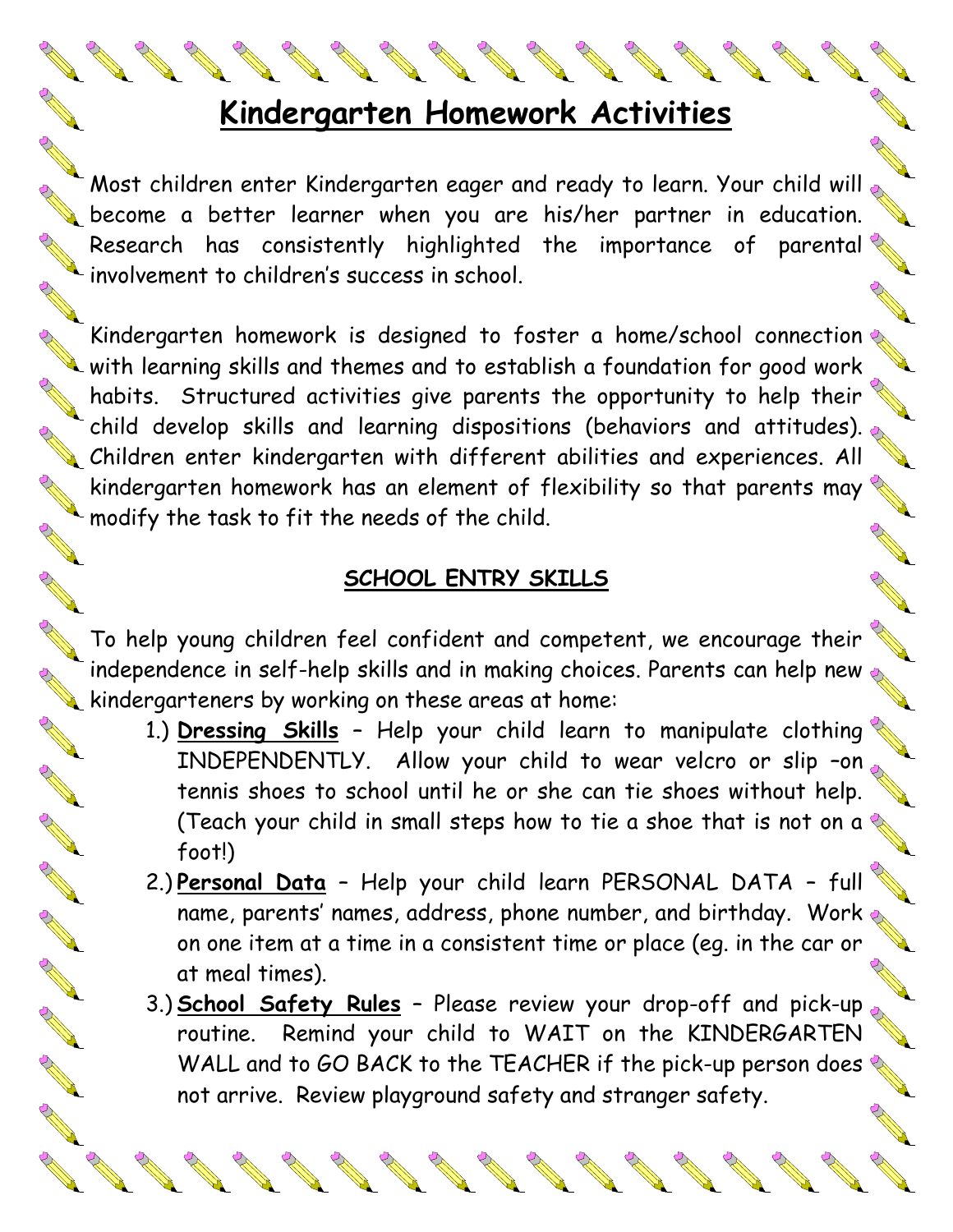#### HOME/SCHOOL LEARNING CALENDAR

A Home/School Learning calendar will be sent home each month. It will note units of study, special events, "All Class" Show and Tell days, letters  $_{\odot}$ of the week, and suggested support and enrichment activities that correspond with our learning goals. The monthly calendars provide real-life  $\&$ Lactivity ideas for you to do with your child that will help make our classroom work more meaningful.

#### LETTER HOMEWORK

Most Kindergartners need extra help in developing sound/symbol correspondence for letters. The Kindergarten Letter Homework is designed to develop phonetic skills. Each letter week, a Letter Person sheet will come home in the "Monday Folder". The **student** should print his/her name on the back of this sheet. The **student** should CUT OUT and GLUE ON at least 3 pictures that begin with the letter of the week. The parent or  $\frac{1}{\sqrt{2}}$ student should LABEL the picture. The paper should be returned in the folder on TUESDAY. These letter pages will be used at our Opening Circle.  $\blacklozenge$  It is IMPORTANT that students find and CUT OUT (NOT DRAW) the  $\mathbb{R}$ pictures so that they have many opportunities to compare beginning sounds, and so that they have practice cutting and gluing. Parents may "frame" the task to fit the child's ability or frustration level or to engage the child's interest. For example, to simplify a task, you may cut out 3 magazine pages with the appropriate item and have the child find the item on the page that  $\Diamond$ with the appropriate tiem and have the sound. The parent can write the word to label the picture, and the child can trace over or copy the word. More advanced students may find more than 3 pictures, label independently, or write a  $_{\tiny \diamondsuit}$ sinuality this means were community to the Letter Homework Days are noted on the calendar so that parents may pace this task - for example, find and cut out  $\Diamond$  $\blacktriangle$  pictures over the weekend, glue and label pictures on Monday. If you lose  $\mathcal{L}_s$ the Homework Sheet, extra copies are available in the Homework Tray by the classroom door. You may also just use a plain sheet of "printer" paper.